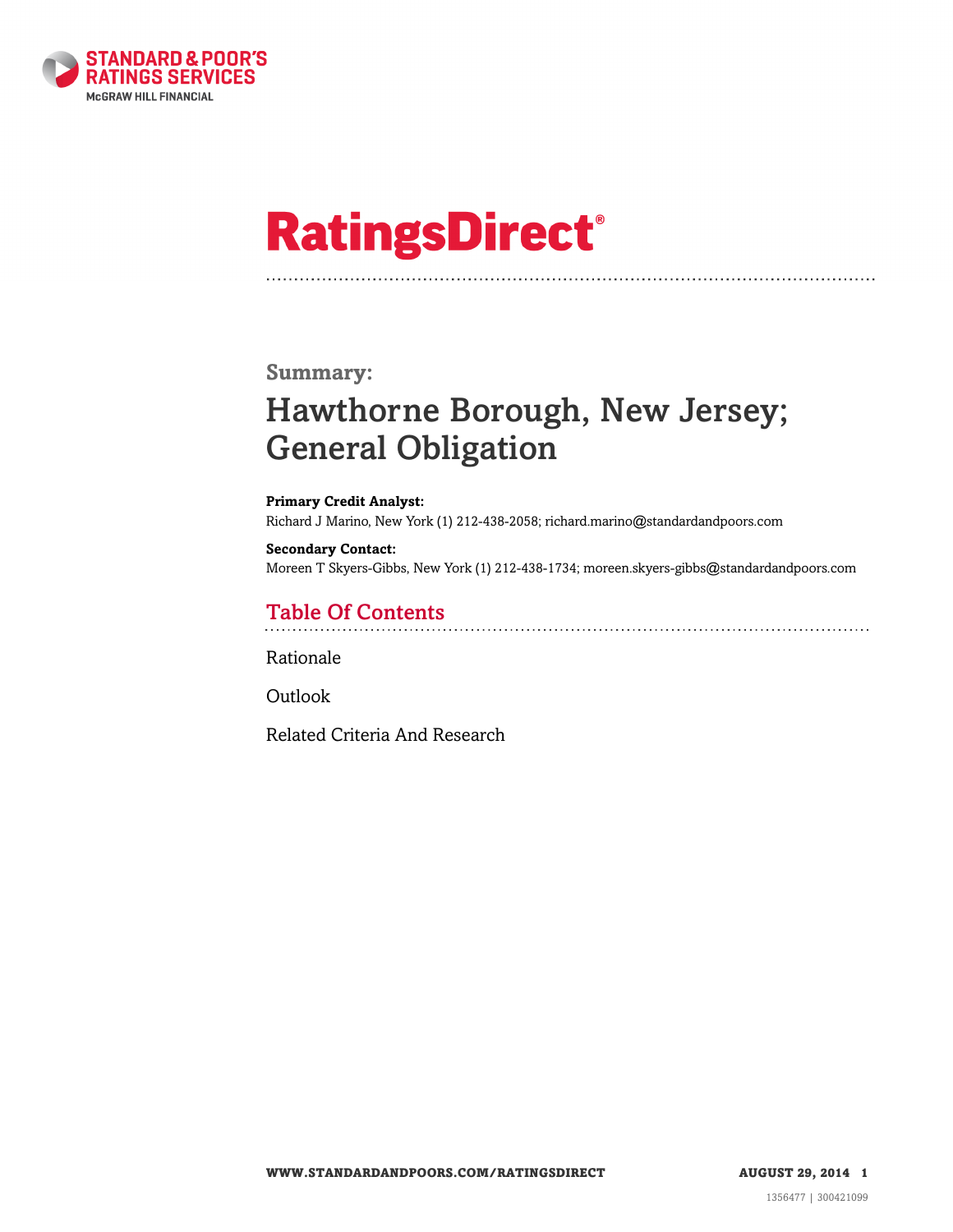### **Summary:**

# Hawthorne Borough, New Jersey; General **Obligation**

| <b>Credit Profile</b> |            |          |
|-----------------------|------------|----------|
| Hawthorne Boro GO     |            |          |
| Long Term Rating      | AA+/Stable | Upgraded |
|                       |            |          |

### <span id="page-1-0"></span>Rationale

Standard & Poor's Ratings Services raised its rating on Hawthorne Borough, N.J.'s general obligation (GO) bonds to 'AA+' from 'AA', based on its local GO criteria published Sept. 12, 2013. The outlook is stable.

A pledge of the borough's full faith credit and resources and an agreement to levy ad valorem property taxes without limitation as to rate or amount secure the bonds.

The rating reflects our assessment of the following factors for the borough:

- We consider Hawthorne's economy very strong, with its projected per capita effective buying income at 136.6% of the U.S. and per capita market value of \$118,866. The borough serves a 2013 population of 18,987 and covers approximately 3.44 square miles in Passaic County in northern New Jersey. Also, supporting the borough's strong economy is its access and participation in the broad and diverse New York-Newark-Jersey City metropolitan statistical area . The county unemployment rate for calendar year 2013 was 9.9%, down from an 11% average over the prior three years. The borough is primarily residential with some commercial and light industrial activities. We view the tax base as diverse with the top 10 taxpayers accounting for 4.5% of assessed valuation (AV). AV has declined marginally since 2011 and is \$1.2 billion as of 2014. The borough is in the process of addressing tax appeals, which is not expected to have any material effect on the tax base and finances. According to management, there are housing developments under way and approvals for future developments. Market has averaged declines of about 4% since 2011 and totaled \$2.3 billion.
- In our opinion, the borough's budgetary flexibility remains strong, with reserves averaging over \$3 million or about 20% over the past three years. In fiscal 2013, reserves were \$3.9 million, or 21.6% of expenditures. The 2014 budget has utilized \$1.6 million of fund balance, with \$2.2 million or 10% of the budget remaining. This has been the borough's practice and, therefore, management is not expecting it to be used. We believe that given the track record, Hawthorne will maintain the previous levels.
- The borough's budgetary performance has remained strong, in our view, achieving near break-even and operating surpluses over the past several years. Fiscal 2013 closed with an operating surplus of \$476,000, or 2.6% of current fund expenditures. The fiscal 2014 budget totals \$20.1 million, a 2.9% increase over the prior year, and includes the use of surplus. However, the borough budgets very conservatively and based on year to date results is expects to replenish the utilized amount.
- Supporting the borough's finances is liquidity we consider very strong, with current fund available cash at 81.9% of expenditures and 688.9% of debt service. We believe the borough has strong access to external liquidity.
- We view Hawthorne's management conditions as strong, with "good" financial management practices under our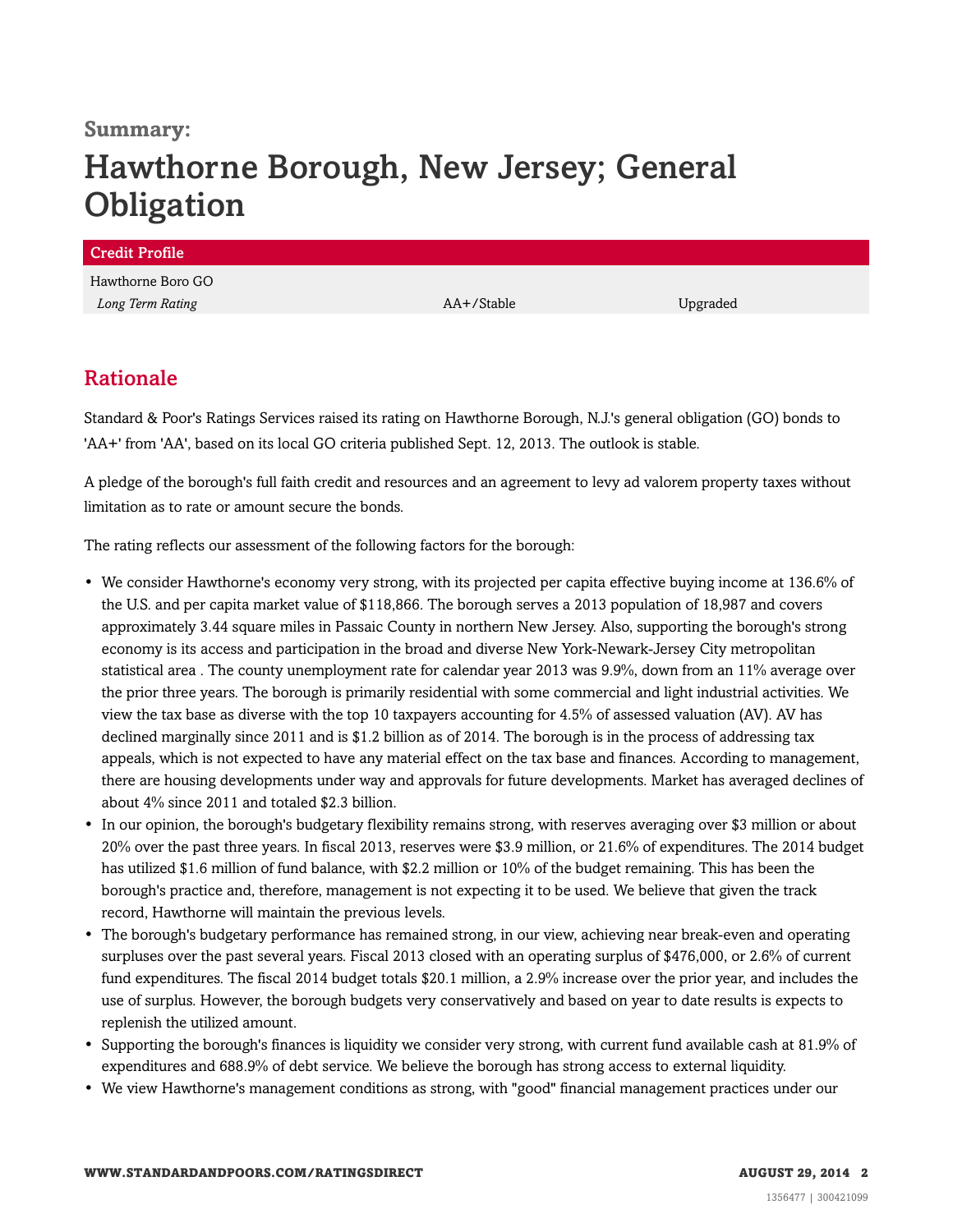Financial Management Assessment methodology, indicating financial practices exist in most areas, but that governance officials might not formalize or regularly monitor all of them. Highlights include management's conservative budgeting practices that take into account historical trends, coupled with monthly budget monitoring and reports to the governing bodies. In addition, management has in place a formal four-year financial plan, a five-year and 10-year capital improvement plan that is updated annually. Also supporting the borough's financial stability are formal policies in place for investments and current fund surplus. Management's goal is to maintain its ending surplus balance at a minimum of 10% of the annual budget after the utilization of fund balance.

- In our opinion, the borough's debt and contingent liabilities profile is strong, net of adjustments, with current fund debt service at 11.9% of current fund expenditures and with net direct debt at 75.1% of current fund revenue. The adjustments that support the strong debt profile were the borough's overall net debt of 0.8% of market value and debt amortization which we view as rapid, with 85% of the total debt expected to be retired by 10 years. The borough anticipates issuing bond anticipation notes in the amount of \$1.8 million in 2015.
- The borough contributes to the state-administered pension plan and has contributed 100% of the annual required contribution in each of the past three years. The borough provides employer-paid postretirement medical benefits to retired employees on a pay as you go basis. In fiscal 2013 the combined costs totaled 6.7% of expenditures, which we believe is manageable.

<span id="page-2-0"></span>We consider the Institutional Framework score for New Jersey municipalities as strong.

# **Outlook**

The stable outlook reflects our view of the borough's stable and very strong economy that benefits from its participation in the broad and diverse economies of the New York-Newark-Jersey City metropolitan area. It also reflects our view of the borough's strong management, supported by conservative budgeting practices and imbedded policies that have resulted in the historical maintenance of very strong to strong financial performance, budgetary flexibility, liquidity, and debt profile. As such, we do not expect to change the rating in the next two years.

## <span id="page-2-1"></span>Related Criteria And Research

### Related Criteria

- USPF Criteria: Local Government GO Ratings Methodology And Assumptions, Sept. 12, 2013
- USPF Criteria: Financial Management Assessment, June 27, 2006
- USPF Criteria: Debt Statement Analysis, Aug. 22, 2006

### Related Research

- S&P Public Finance Local GO Criteria: How We Adjust Data For Analytic Consistency, Sept. 12, 2013
- Institutional Framework Overview: New Jersey Local Governments

Complete ratings information is available to subscribers of RatingsDirect at www.globalcreditportal.com. All ratings affected by this rating action can be found on Standard & Poor's public Web site at www.standardandpoors.com. Use the Ratings search box located in the left column.